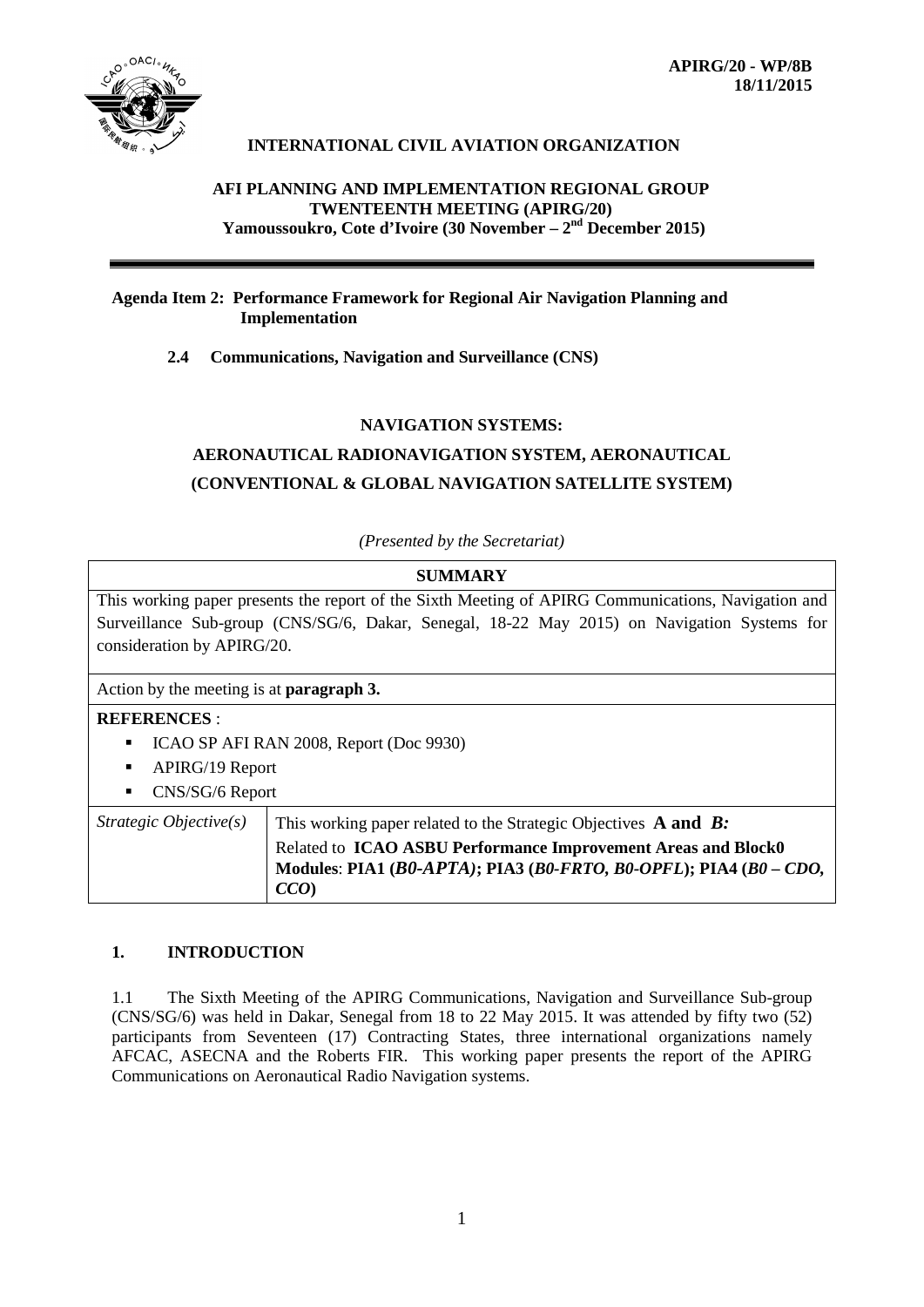## **2. DISCUSSION**

2.1 The Sixth CNS/SG meeting examined the status of implementation of the Conclusions and Decisions pertaining to Aeronautical Radio Navigation Service of the CNS/SG/5 meeting held in Nairobi, Kenya from 16 to 19 September 2013 and endorsed by APIRG 19<sup>th</sup> meeting, Dakar, Senegal, 28- 31 October 2013.

#### *Implementation and performance of the Aeronautical Conventional Aeronautical Radio Navigation Service (ARNS)*

2.2 The meeting reviewed the status of implementation of the Aeronautical Radio Navigation service (ARNS), and identified deficiencies and remedial actions. The updated table of implementation is presented as an **Appendix** to this Working Paper.

## *Implementation and performance of the Aeronautical Global Navigation Satellite System (GNSS) for Aeronautical Radio Navigation Service (ARNS)*

2.3 The meeting reviewed the status of implementation of GNSS with regard to the AFI GNSS strategy and noted that the cost benefit study called upon by APIRG/17 (**Conclusion 17/29**), APIRG/18 (**Conclusion 18/33**) and APIRG 19 (**Conclusion 19/29**) has not been conducted due to lack of funding.

2.4 The meeting was informed on trials conducted by ANSPS in particular by ASECNA on the implementation of GBAS. In this regard, ASECNA also informed the meeting on trials conducted on GBAS data collection in Dakar in the framework of a partnership with Pildo/AENA.

2.5 ASECNA also reported to the meeting on the implementation of APIRG **Conclusion 19/28** calling upon States to assess and mitigate GNSS vulnerabilities in their airspace including, unintentional and intentional interference, ionosphere scintillation in equatorial regions and other vulnerabilities as may be identified. In this regard the meeting was provided with the results of studies on the impact of the equatorial ionosphere conducted by ASECNA in partnership with Thales Alenia Space and CNES (France). The meeting applauded such initiative and encouraged States/Administrations to pursue their efforts in studies and trials on GNSS and share their results with APIRG Members. The following Draft conclusion was formulated:

## **DRAFT CONCLUSION 20/XX: SHARING OF STUDY ON GNSS**

*That;*

#### *States/Administrations, who have not done so, pursue their efforts in studies and trials on GNSS and share their results with APIRG Members*

## **3. CONCLUSION**

- 3.1 The meeting is invited to:
	- a) Note the information presented in this working paper; and
	- b) Review and adopt the draft Conclusions and Decisions contained in this working paper.

**-------**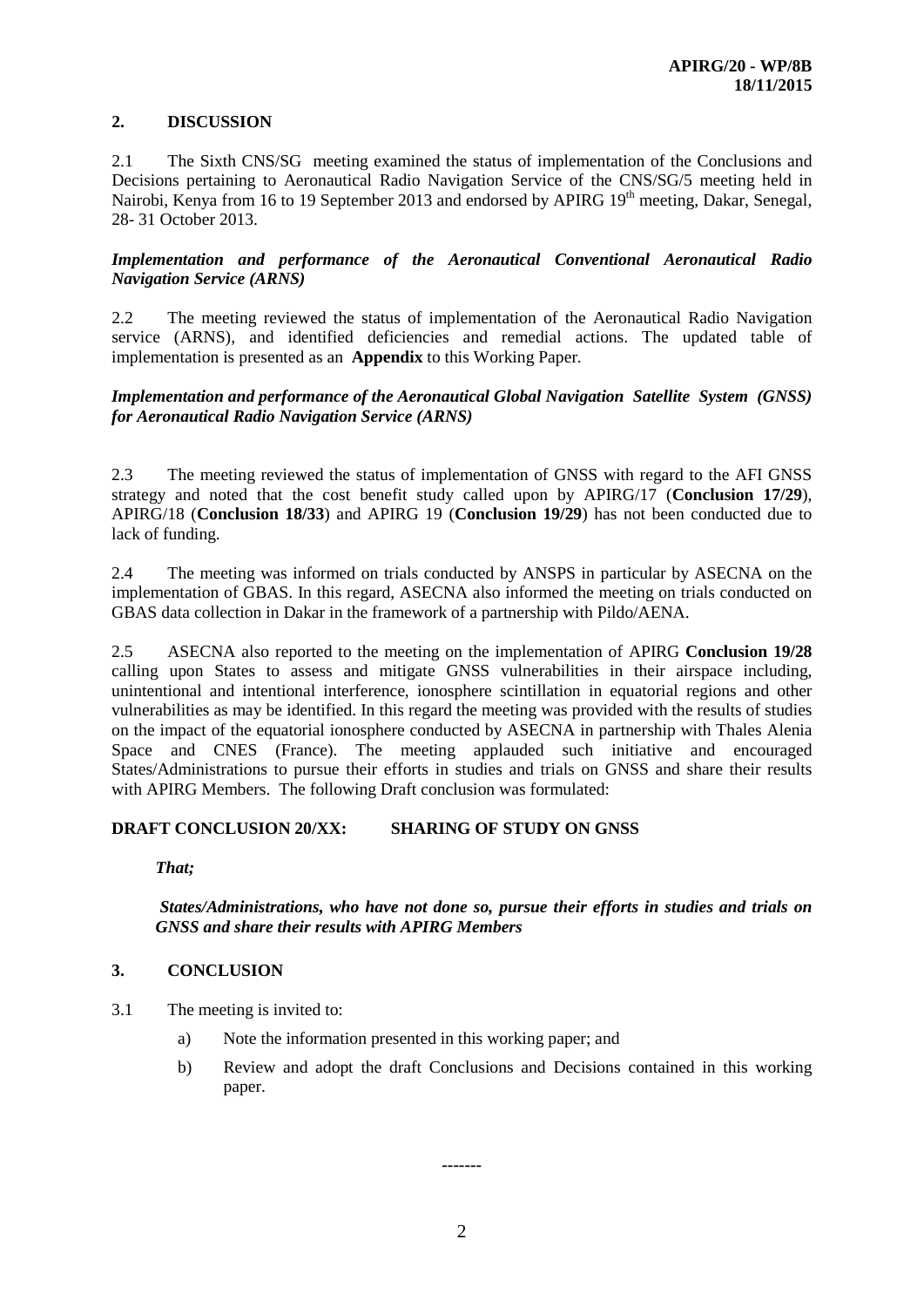## **APPENDIX**

# **ARNS deficiencies**

| <b>State Name</b> | Requirements   | <b>Facilities or</b> | <b>Description</b> | Date first | Comments on       | Description of | Executing    | Target date for   | <b>Priority</b> |
|-------------------|----------------|----------------------|--------------------|------------|-------------------|----------------|--------------|-------------------|-----------------|
|                   |                | <b>Services</b>      | of Deficiency      | reported   | <b>Deficiency</b> | Corrective     | <b>Body</b>  | implementation    |                 |
|                   |                |                      |                    |            |                   | action         |              |                   |                 |
| Angola            | Navaids AFI/7, | Huambo               | VOR/DME            | 1998       | <b>Not</b>        | Implement      | ENANA        | 30 September 2014 | Α               |
|                   | Rec. 10/4      |                      |                    |            | implemented       | facility       |              |                   |                 |
|                   | Navaids AFI/7, | Kuito                | VOR/DME            | 1998       | <b>Not</b>        | Implement      | <b>ENANA</b> | 30 September 2014 | A               |
|                   | Rec. 10/4      |                      |                    |            | implemented       | facility       |              |                   |                 |
|                   | Navaids AFI/7, | Luena                | VOR/DME            | 1998       | <b>Not</b>        | Implement      | <b>ENANA</b> | 30 September 2014 | U               |
|                   | Rec. 10/4      |                      |                    |            | implemented       | facility       |              |                   |                 |
|                   | Navaids AFI/7, | Saurimo              | VOR/DME            | 1998       | <b>Not</b>        | Implement      | <b>ENANA</b> | 30 September 2014 | U               |
|                   | Rec. 10/4      |                      |                    |            | implemented       | facility       |              |                   |                 |
| Cameroon          | Navaids AFI/7, | <b>Maroua</b>        | <b>VOR</b>         | 1998       | Implemented       | Implementation | Cameroon     | 30 September 2014 | A               |
|                   | Rec. 10/4      |                      |                    |            |                   | in progress    |              |                   |                 |
|                   |                | <b>Bouake</b>        |                    |            | Implemented       |                |              |                   |                 |
| Cote              |                | Man                  | VOR/DME            |            | Implemented       |                |              |                   |                 |
| d'Ivoire          |                | <b>Odienne</b>       |                    |            | Implemented       |                |              |                   |                 |
|                   |                | Khorogo              |                    |            | Implemented       |                |              |                   |                 |
|                   |                | Yamoussokro          | <b>ILS</b>         |            | Implemented       |                |              |                   |                 |
|                   | Navaids, AFI/7 | Kankan               | <b>VOR</b>         | 1998       | <b>Not</b>        | Implement      | Guinea       | 30 September 2014 | A               |
|                   | Rec. 10/4      |                      |                    |            | implemented       | facility       |              |                   |                 |
| Guinea            | Navaids AFI/7  | Labe                 | <b>VOR</b>         | 1998       | <b>Not</b>        | Implement      | Guinea       | 30 September 2014 | A               |
|                   | Rec. 10/4      |                      |                    |            | implemented       | facility       |              |                   |                 |
|                   | Navaids AFI/7  | Nzerekore            | <b>VOR</b>         | 1998       | <b>Not</b>        | Implement      | Guinea       | 30 September 2014 | A               |
|                   | Rec. 10/4      |                      |                    |            | implemented       | facility       |              |                   |                 |
| Kenya             | Navaids AFI/7  | <b>Mandera</b>       | VOR/DME            | 1998       | <b>Not</b>        | Implement      | Kenya        | 30 September 2014 | U               |
|                   | Rec. 10/4      |                      |                    |            | implemented       | facility       |              | Implemented       |                 |
| Lesotho           | Navaids AFI/7  | Maseru               | VOR/DME            | 2002       | <b>Not</b>        | To implement   | Lesotho      | 30 September 2014 | U               |
|                   | Rec. 10/4      |                      |                    |            | implemented       |                |              |                   |                 |
| Madagascar        | Navaids AFI/7  | Antsiranana          | <b>VOR</b>         | 1998       | <b>Not</b>        | Implement      | Madagascar   | 30 September 2014 | U               |
|                   | Rec. 10/4      |                      |                    |            | implemented       | facility       |              |                   |                 |
|                   | Navaids AFI/7  | Maintirano           | <b>VOR</b>         | 2002       | <b>Not</b>        | Implement      | Madagascar   | 30 September 2014 | U               |
|                   | Rec. 10/4      |                      |                    |            | implemented       | facility       |              |                   |                 |
|                   | Navaids AFI/7  | Morondava            | <b>VOR</b>         | 1998       | Not               | Implement      | Madagascar   | 30 September 2014 | U               |
|                   | Rec. 10/4      |                      |                    |            | implemented       | facility       |              |                   |                 |
|                   |                |                      |                    |            |                   |                |              |                   |                 |
|                   |                |                      |                    |            |                   |                |              |                   |                 |